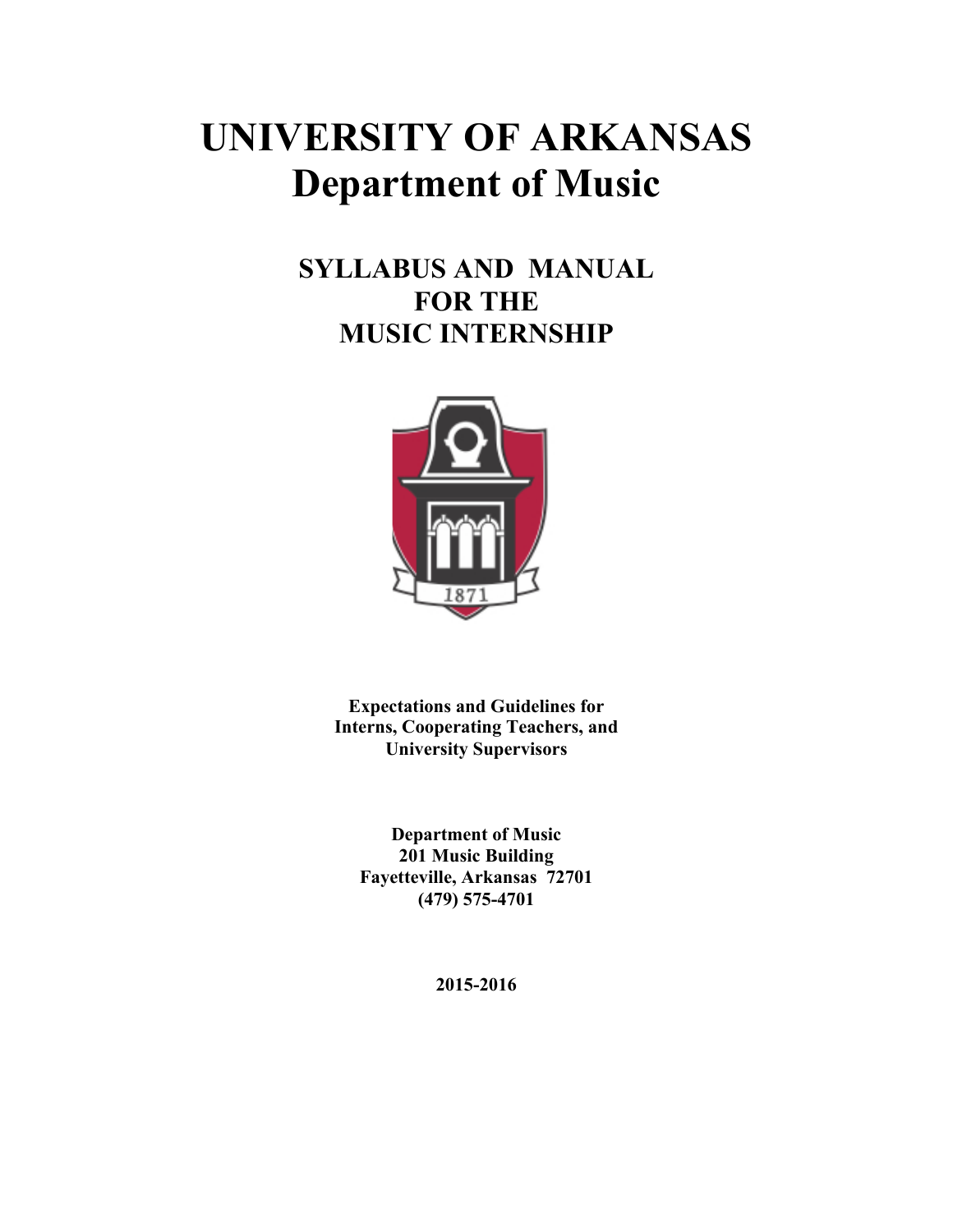# Table of Contents Page

| The Intern and the Internship    |  |
|----------------------------------|--|
|                                  |  |
|                                  |  |
|                                  |  |
|                                  |  |
| <b>The Cooperating Teacher</b>   |  |
| Purpose.                         |  |
|                                  |  |
|                                  |  |
|                                  |  |
| <b>The University Supervisor</b> |  |
|                                  |  |
|                                  |  |
|                                  |  |
|                                  |  |
|                                  |  |
| The Professional Seminar         |  |
|                                  |  |
|                                  |  |
|                                  |  |
|                                  |  |

## **Appendices**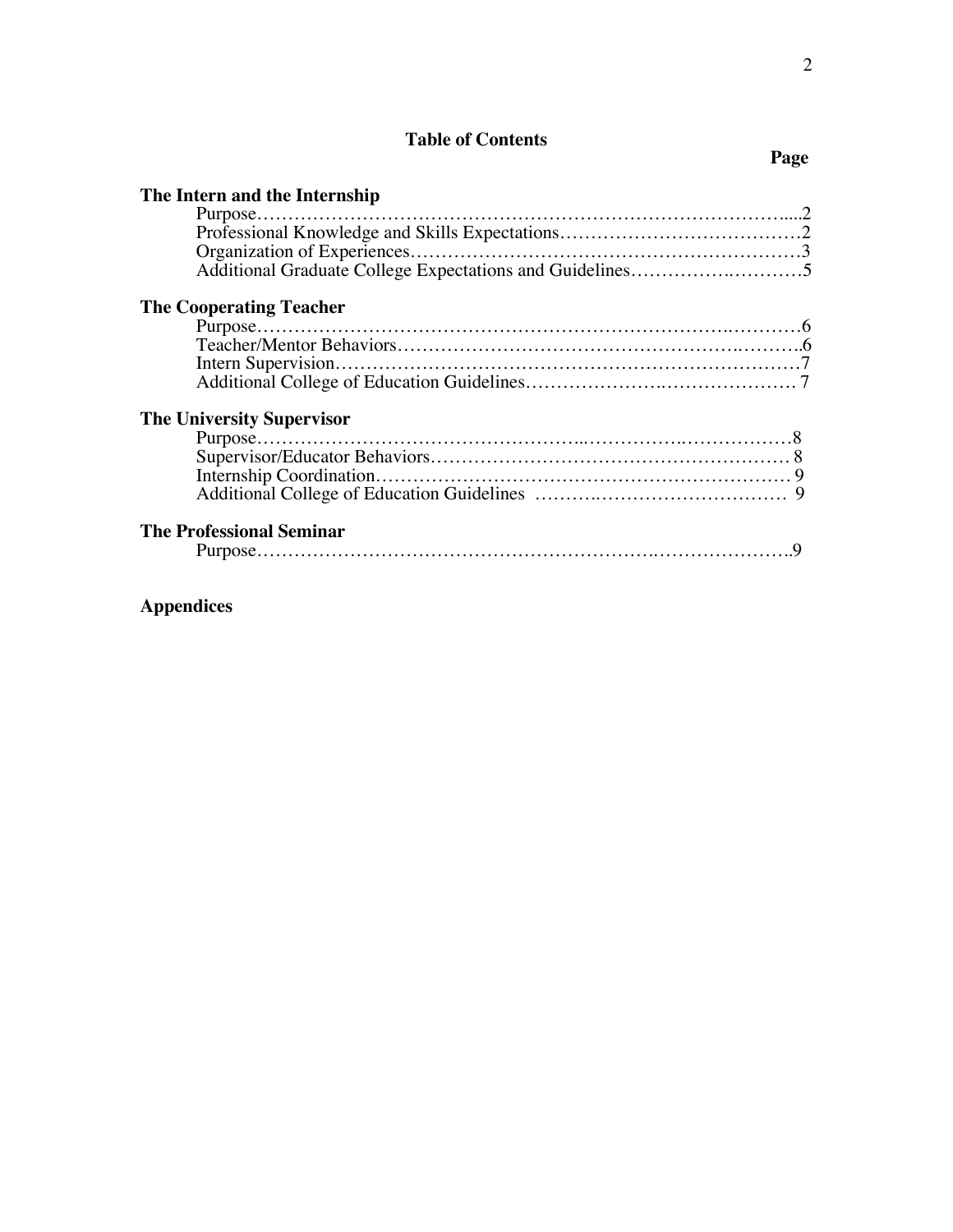#### **THE INTERN AND THE INTERNSHIP**

#### **Purpose**

A sixteen-week period has been designated as the internship in which music interns spend approximately ten weeks at the level of concentration and approximately six weeks at the minor area of concentration (elementary or secondary-level placements). The internship is the culmination of the practicum and field experiences participated in during the undergraduate preparation period. It represents the first step into the profession with the guidance of a mentor teacher and university supervisor. The intern is encouraged to develop some personal growth goals during this experience. This is the appropriate time to observe concepts and theories in the instructional style and methodology of the cooperating teacher. Observing the impact of their presence upon the classroom learning environment, and applying these theories and other strategies, is expected during the internship. The following list, while not exhaustive, is suggested:

- Human growth and development theories
- Principles of learning
- Learning modalities
- Long-and short-range planning
- Formal and informal assessment
- Cognitive, affective and psychomotor teaching strategies
- Classroom management models
- Current research on music cognition
- Diverse music methodologies
- Communication and interaction

#### **Professional Knowledge and Skills Expectations**

Certain basic knowledge and skills present in the intern prior to the internship make for a faster transition to "active participant" in the classroom of the cooperating teacher. Should the intern not possess all or some of the following skills or knowledge bases upon initiating the internship, every opportunity should be given for such acquisition and growth:

- Professional demeanor and dress
- Knowledge base of the child/adolescent (vocal and instrumental)
- Development of lesson plan formats
- Assessment instruments
- Knowledge base of classroom management techniques
- Knowledge base of developmentally appropriate practice
- Knowledge base of grading practices
- Modeling behaviors (vocal and instrumental)
- Proficiency on keyboard as appropriate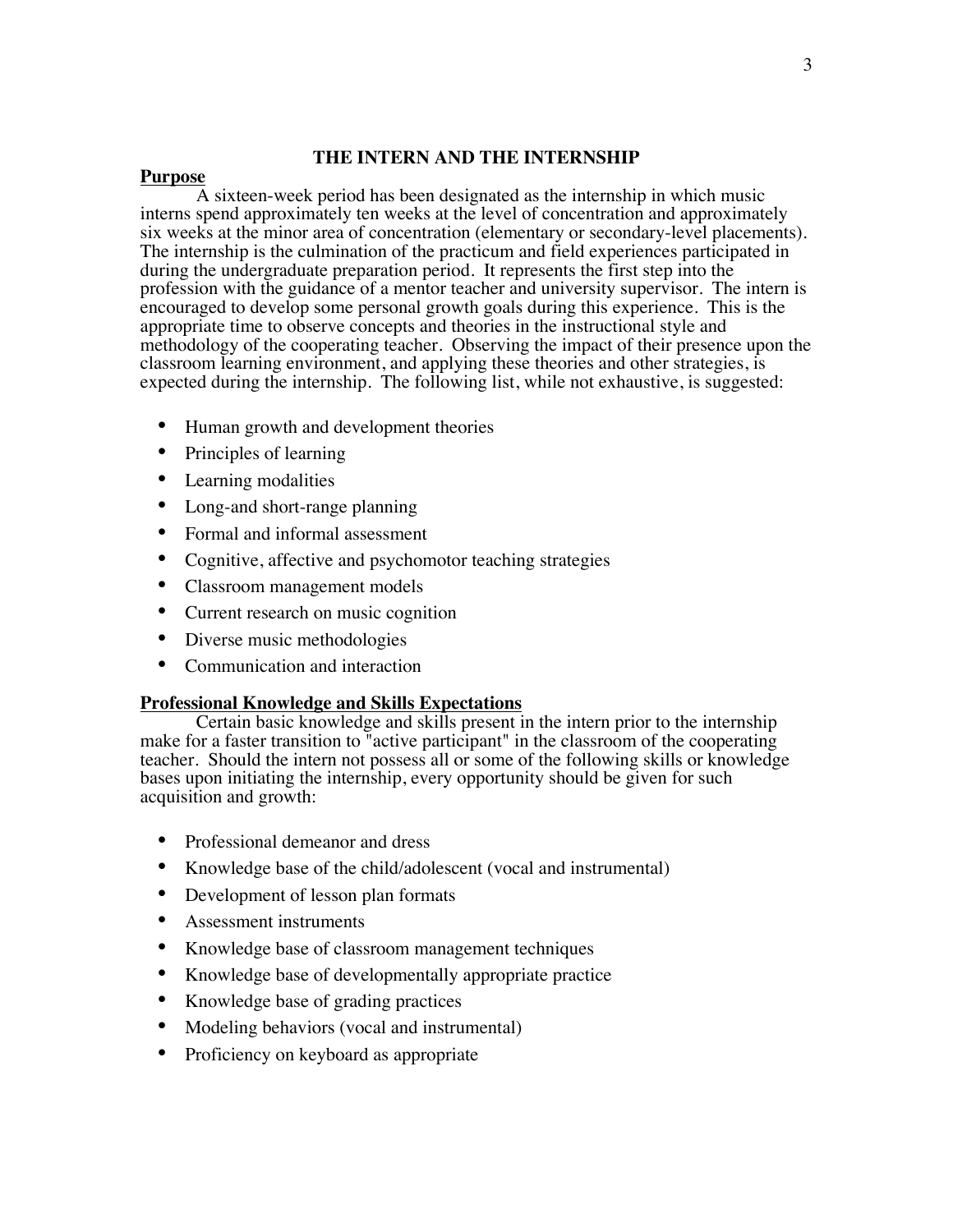Positive interaction within the school professional culture will involve the following:

- Participation in professional development activities at school and related sites.
- Participation in music-related field trips established by the school.
- Commitment to the amount of time necessary to the work assignments.
- Budgeting personal time appropriately.
- Knowledgeable of and compliance with the school/faculty handbook.
- Becoming acquainted with the administration, faculty and staff.
- Getting to know the children in the classroom.
- Attending and participating in school functions.

**Prior to arrival** at your school assignment, the following activities are suggested as a way to establish a good rapport:

Before the internship begins, communicate with the cooperating teacher – possibly visit the site and introduce yourself to the administrator and his or her office staff. If permissible, take an informal tour of the building and introduce yourself to any other staff or faculty present.

#### **Organization of Experiences**

Theoretically the 16-week internship experience progresses from "less to more" responsibility, culminating in full-time teaching responsibilities at both elementary and secondary sites. However, certain circumstances may influence the rate of immersion into the full teaching role:

- Previous experience
- Readiness
- Personal comfort level of the intern and cooperating teacher

Becoming involved with the learning environment is crucial from day one. Thus, the music internship experience is divided into 1) Observation and assisted teaching, 2) Team-teaching with the cooperating teacher, and 3) Full teaching and briefings.

Phase One: Observation and Assisted Teaching. Observation of the new classroom environment is essential in the early stages of the internship. While observing, you may be asked to carry out basic clerical and/or musical tasks that the cooperating teacher assigns. Discuss with the cooperating teacher ways in which you can assist him or her in their classroom. When deemed appropriate by the cooperating teacher, the intern will participate in teaching sessions. Mini-teaching experiences that the intern plans and implements with the Cooperating Teacher's assistance are the most common first experiences. During this phase, it is also important for the intern and the cooperating teacher to identify objectives and goal setting activities for the internship.

Phase Two: Team-Teaching With the Cooperating Teacher. During phase two, the intern continues with increasing frequency of mini-teaching sessions and progresses to planning and teaching longer lessons with the cooperating teacher. Gradually the intern assumes more responsibility for planning and implementation. Several classes may be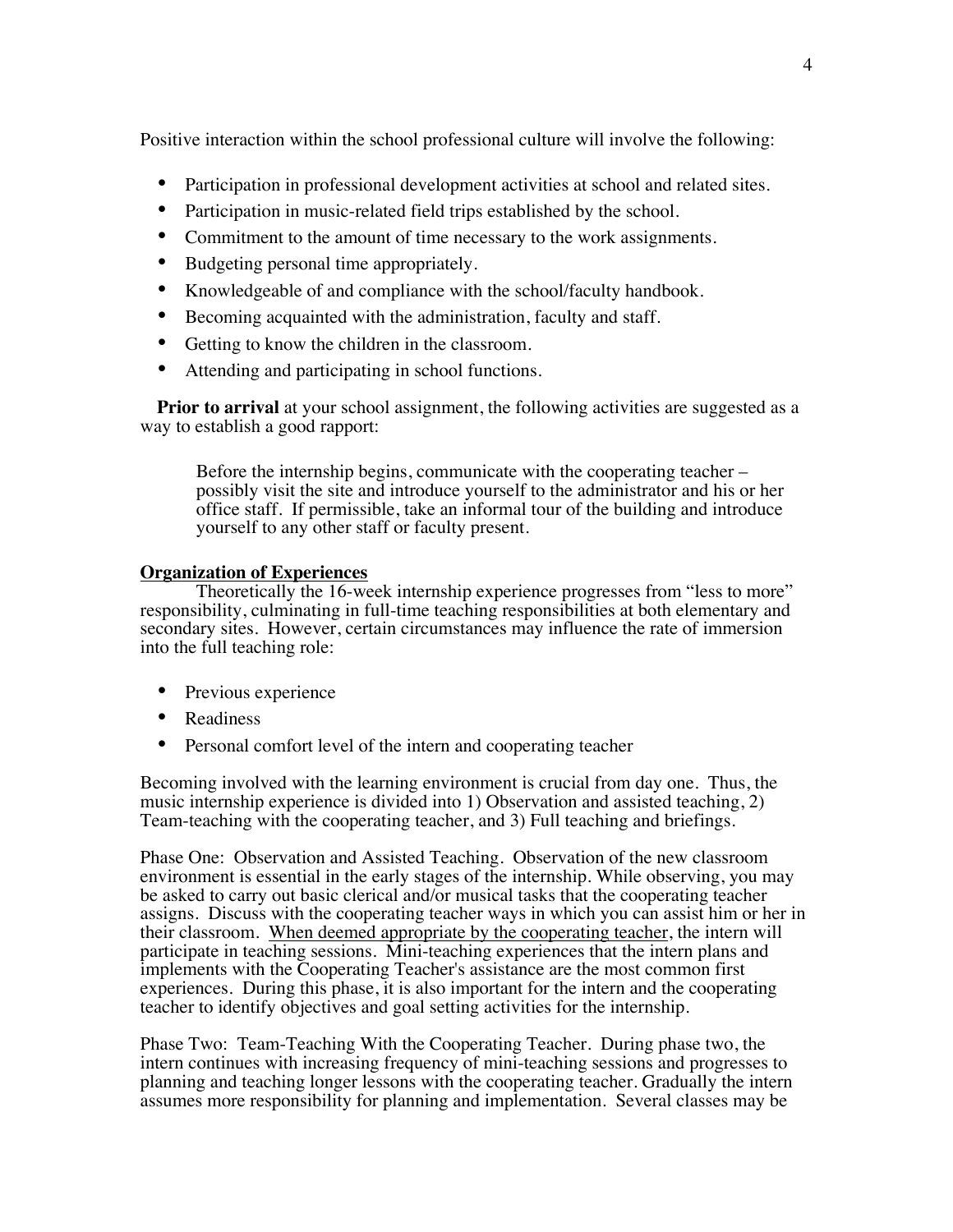assigned to the intern. Observation of the cooperating teacher is still required at this stage as it is a critical formative period. Adjustments in strategies and teaching behaviors should be based upon feedback given by cooperating teacher and university supervisor.

Phase Three: Full Teaching and feedback briefings. At this point in the internship, the intern has taken full responsibility for planning and implementation of daily lessons with most of the music classes. In addition, many of the clerical and managerial tasks of the cooperating teacher have been assumed by the intern. The cooperating teacher functions as an observer and monitors intern progress. Unless absolutely necessary, he or she typically will not intervene during lessons conducted by the intern. During the final week of instruction at the 10-week site, the intern is gradually replaced by the cooperating teacher. Time is given to reflect upon the experience and to transition the pupils back to their original instructor. Observation of other teachers at the same level in other buildings is appropriate during this final week.

The following is an *approximation* of the length of time that each phase will require. There may also be some overlapping of phases at times.

| Placement | <b>Phase One</b> | Phase Two | <b>Phase Three</b> |
|-----------|------------------|-----------|--------------------|
| 10 Weeks  | 1-2 Weeks        | 5-6 Weeks | 3-4 Weeks          |
| 6 Weeks   | Week             | 3-4 Weeks | 1-2 Weeks          |

Regular scheduled conferencing with the cooperating teacher is beneficial throughout the internship. This interaction will ensure that progress is being made by the intern toward established goals and objectives.

#### **Additional Graduate College Expectations and Guidelines**

**No outside activities or work are to interfere with school responsibilities.** Interns are expected to match the school day of their cooperating teachers. The commitment to teaching extends beyond the school day and includes preparation time, as well as all rehearsals/performances during the evenings and on weekends.

- **Interns are not substitute teachers**. If the cooperating teacher is absent from the teaching assignment or is engaged in some other professional activity, the intern may conduct the class activities but a **district approved and paid substitute teacher must be present (liability)**. If an emergency occurs, an intern may be requested to cover until the administrator has had time to arrange proper supervision.
- **Credit and grade for the internship experience will be determined by the cooperating teacher and university supervisor**. Evaluation will be both formative and summative in the form of oral and written feedback. Evaluation forms should be completed by both the cooperating teacher and university supervisor. In the case of concerns on the part of the intern, appropriate grievance and appeal procedures should be followed through the office of the Associate Dean of the College of Education.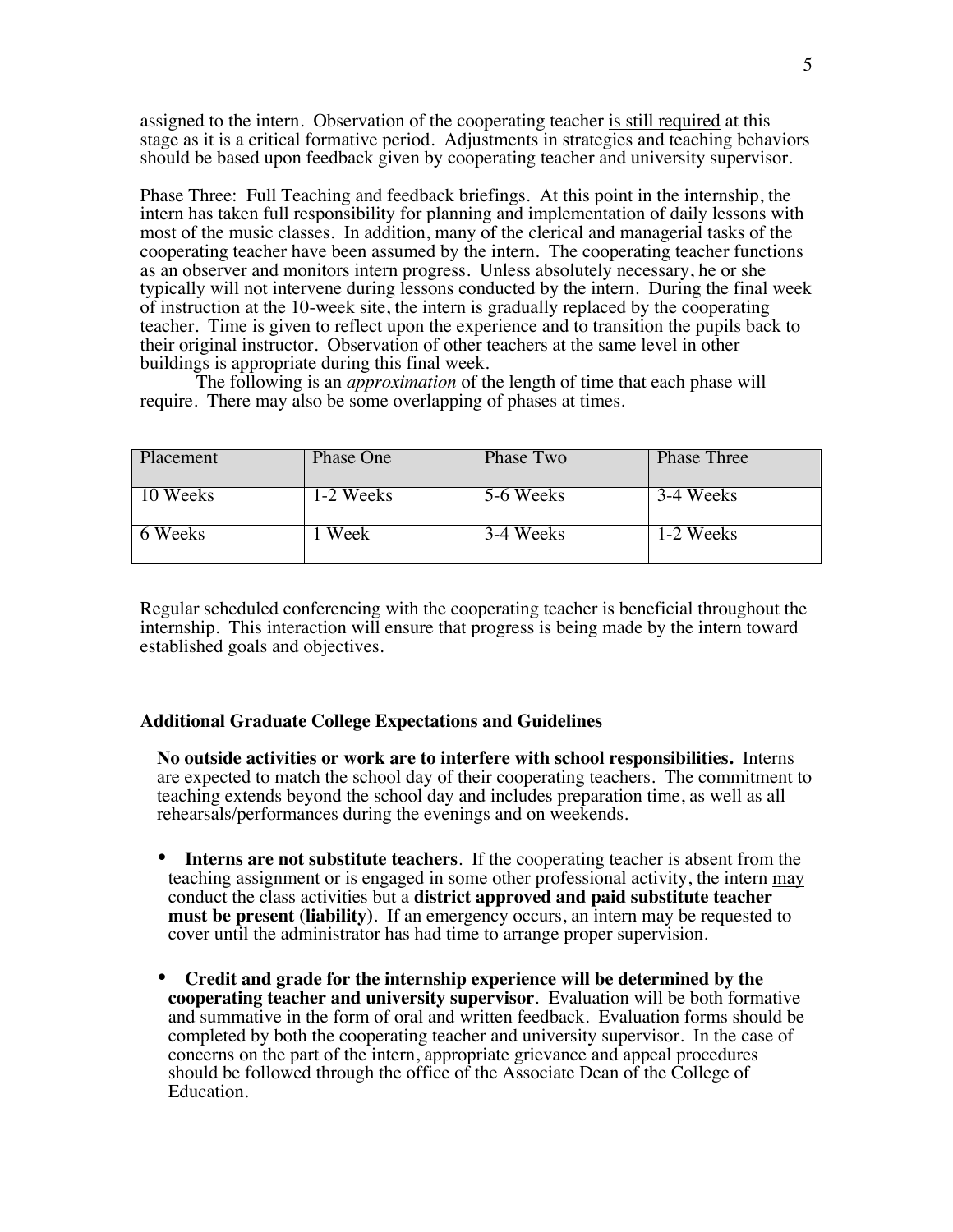- **Lesson plans by interns are required at all levels**. Copies of lesson plans should be available at all times for the cooperating teacher and the university supervisor.
- **Follow the school district calendar while assigned to the district, NOT the University calendar**. The first day of the internship is set by the university. Thereafter, the school calendar will be followed.
- **Know and follow the rules and regulations of the assigned school**.
- **Proper dress and grooming are required of all interns**. Check with your cooperating teacher if in doubt about what this means for your building.
- **Promptness and regular attendance are requirements of the intern.** Unexcused absences and persistent tardiness will result in a failure of the internship. Advance approval by the Associate Dean is required for any absence other than illness or emergency. In the event of illness or excused absence, it is the intern's responsibility to notify the cooperating teacher or at least the school office, BEFORE school starts.
- **Confidential matters** school matters of a personal nature (student behaviors problems, test scores, etc) are not to be discussed with persons outside the professional experience.

#### **ABSENCES**

• When sick, interns are **required** to contact the cooperating teacher before the start of the daily schedule. Other contact should be made per the expectations of the school and cooperating teachers standing policies. Interns should alert the University Supervisor in cases where absence exceeds one day, and when observations have been tentatively scheduled.

\*\* NOTE: Absences are neither expected nor accommodated in excess during the internship. Student interns are engaged in a professional environment. Excessive or unexcused absence for any reason can result in termination of the internship. Students will receive official notification from the University Supervisor of "probationary" status, should it be necessary. Upon subsequent absence issues, student internships may be terminated.

Only students who have experienced serious health problems will be encouraged to attempt the internship a second time.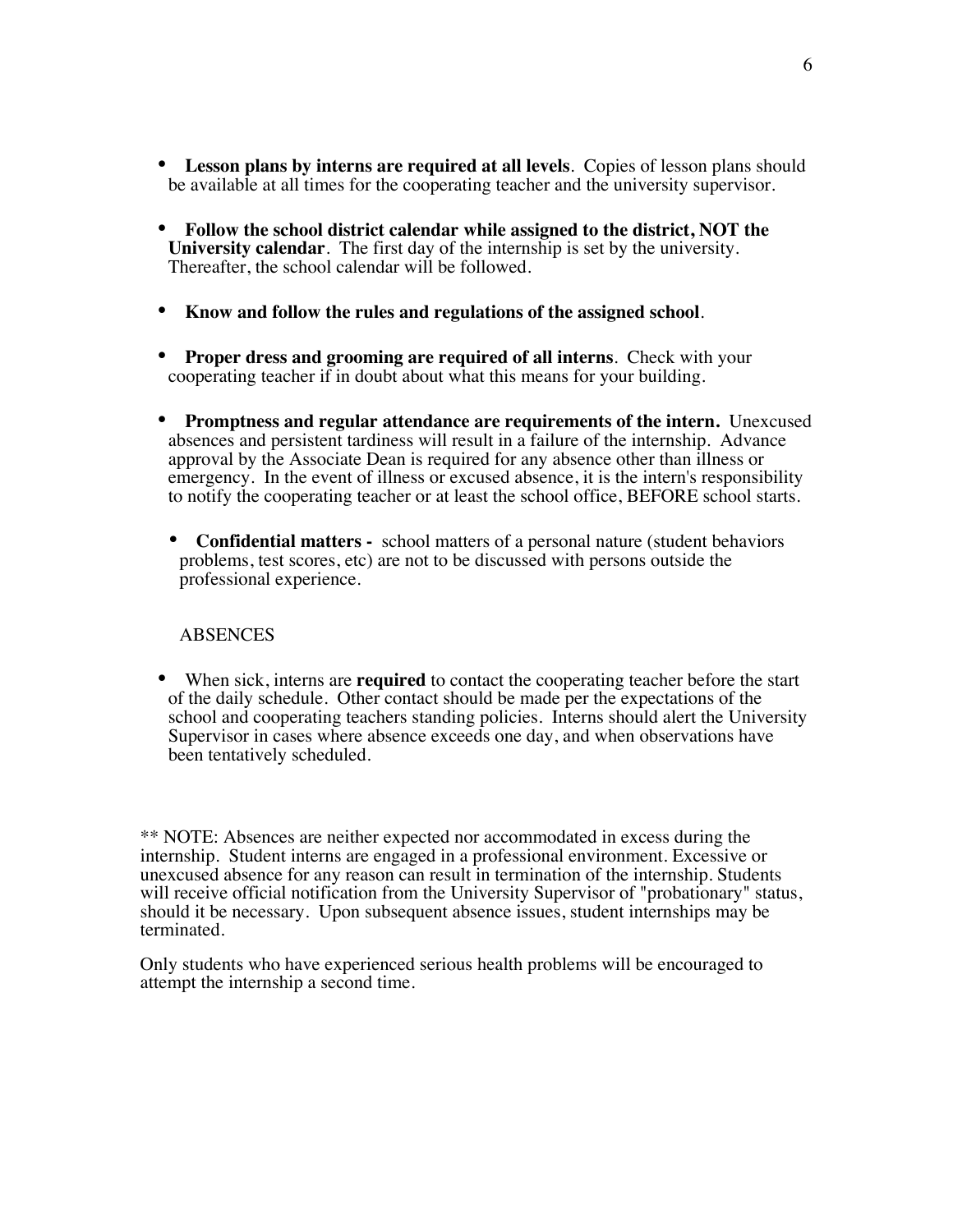#### **THE COOPERATING TEACHER**

#### **Purpose**

The cooperating teacher is the person with whom the intern works most closely. The primary function of the cooperating teacher is to gradually engage the intern in the activities that are unique to the classroom. The cooperating teacher carefully sequences the growth of interns by designing activities that strengthen instructional and management skills. Although the cooperating teacher must gradually "let go" of his/her classes to allow for a full teaching experience by the intern, he or she is always ultimately responsible for the classroom and all activities. The intern has much to gain from the years of experience the cooperating teacher has acquired, while the intern brings new perspective and ideas to he classroom. Ideally, the mentor relationship is beneficial to both the intern and the cooperating teacher.

The cooperating teacher is involved in both formative and summative evaluation of the intern. Throughout the internship, the cooperating teacher supervises with the knowledge that they will likely function as a reference for employment; thus, the role of supervision is one that the cooperating teacher takes seriously.

#### **Teacher/Mentor Expectations**

- The cooperating prepares the students for the intern's arrival and designates a work area for the intern.
- During any initial site visits by the university supervisor, the cooperating teacher reviews the supervision packet and clarify expectations and visitation schedules.
- During the first week, the cooperating teacher confers with the intern to establish goals and objectives. He or she reviews the section of the supervision manual on the three phases of the internship. The cooperating teacher clarifies his/her method of determining when the intern is ready to move from one phase to the other and what indicators will inform them accordingly.
- The cooperating teacher shares as much information as he/she deems appropriate with the intern, providing guidance in choosing appropriate instructional strategies.
- **Daily feedback on intern progress is essential.** Formative assessment needs to be completed regularly by the cooperating teacher and reviewed with the intern. A copy of any forms should be forwarded to, or maintained for, the university supervisor. Copies of recommended assessment forms are available on the university web site. **At least two per internship are expected**.
- The cooperating teacher engages in dialogue with the intern concerning rationale for instructional methods modeled and to share other relevant information.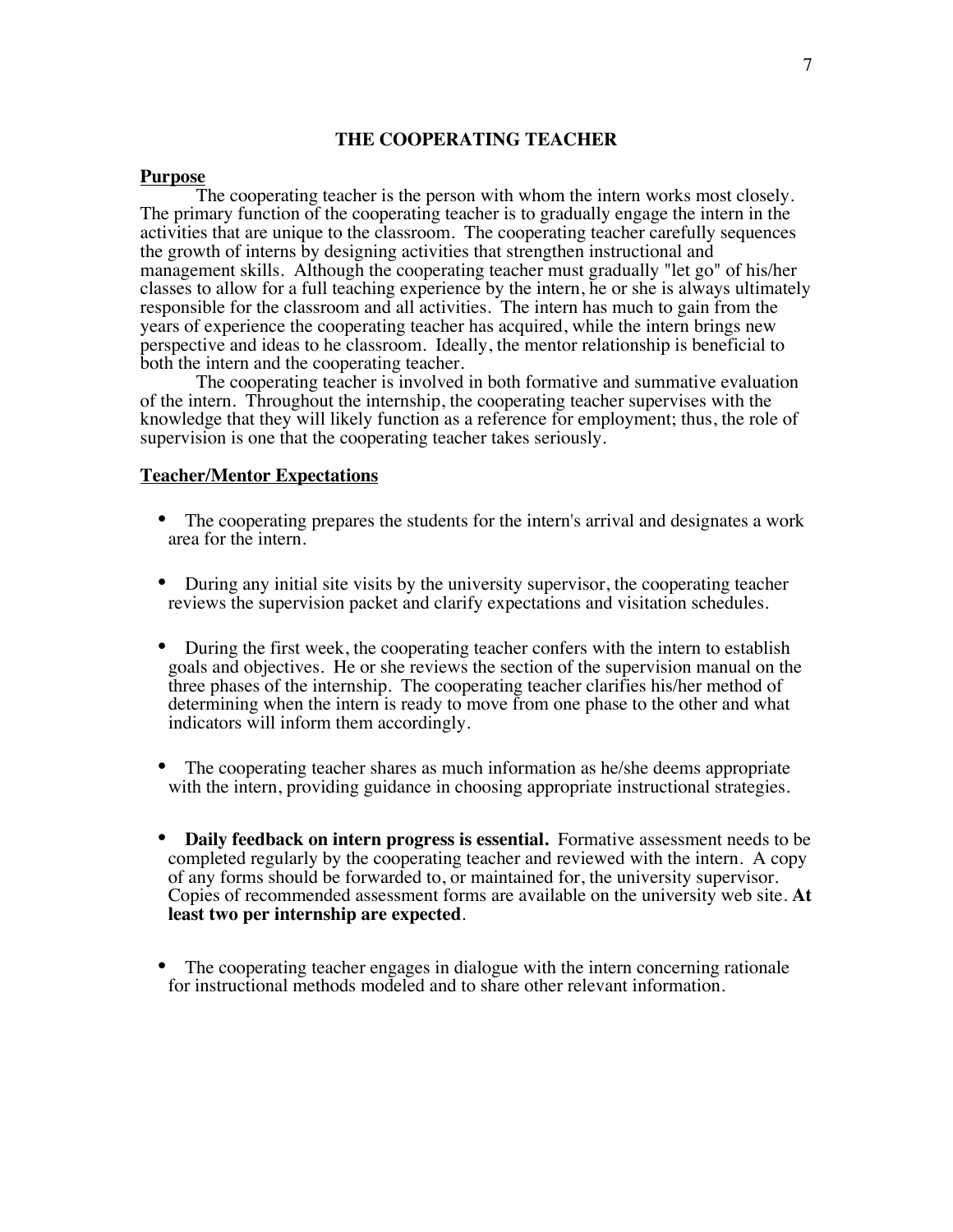#### **Intern Supervision**

The immersion process for the intern into the role of "teacher" begins with enabling the intern to systematically observe and become familiar with the classroom environment and the students. The intern should be familiar with the total school environment as well. This includes in-class policies as well as expectations of the entire faculty as set forth by the administration. Modeling of good practice is necessary so that the intern can emulate good teaching as it occurs in its natural setting. The intern should be encouraged to think and plan critically for instruction in a method that encourages student achievement.

The cooperating teacher advises the intern in lesson planning so that essential elements such as clear and relevant objectives, sequenced and appropriate activities, and appropriate evaluation procedures are always present. As the intern begins to instruct the students, the cooperating teacher gives feedback on strengths as well as weaknesses, recognizing that the internship is a time of growth. When the intern reaches the point where he or she takes on the full teaching responsibility, the cooperating teacher's presence in the room is still essential and required. This is perhaps the most critical time of the experience (and perhaps the most productive time for cooperating teacher feedback) because the intern is revealing the level of competency at which they will likely operate in their first teaching position.

In addition to feedback, the intern should draw on resources in the professional library of the cooperating teacher that will aid in strengthening areas of concern. Although the supervisory responsibilities are shared between the cooperating teacher and the university supervisor, the cooperating teacher knows first-hand the growth that occurs within the intern throughout the internship; thus the information that the cooperating teacher brings to the final evaluation is significant and consequentially impacts the outcome.

#### **Additional University Guidelines**

- **At all times the cooperating teacher is the instructional leader**. The intern is **NOT** a certified instructor nor a substitute teacher. The presence of the cooperating teacher and in the event of absence, that of a recognized substitute teacher of the district is mandatory for intern growth, as well as legal considerations.
- **Frequent contact with the university supervisor allows for joint support of intern growth**. The cooperating teacher is encouraged to use electronic mail regarding any concerns that may arise during the internship outside of university supervisor visits to the site.
- **Final evaluation forms should be discussed with the intern and signatures applied in a timely manner**. Any outstanding final evaluation forms must be returned to the Department of Music as soon as the internship experience has concluded so that the necessary forms may be filed, and licensure application can be pursued.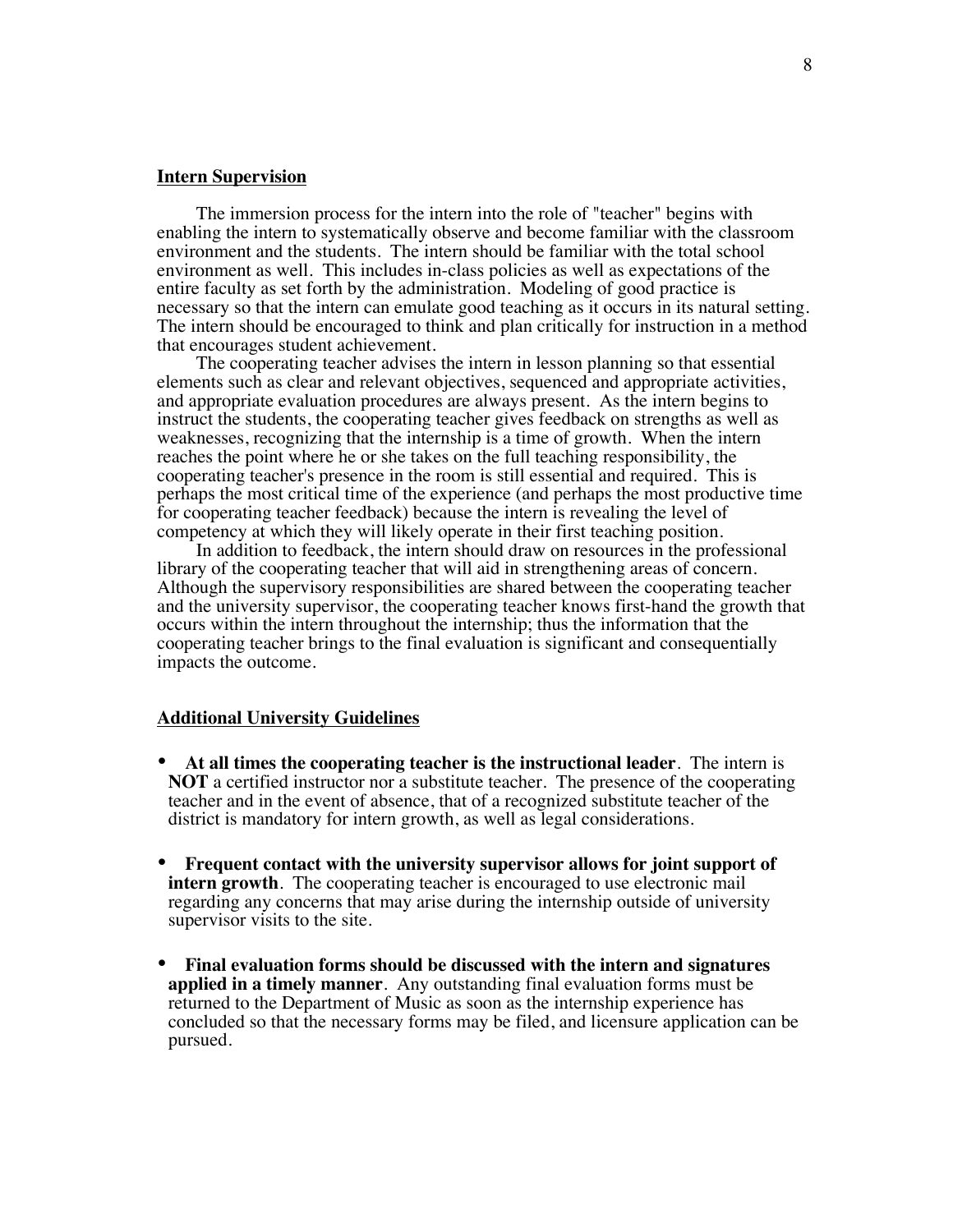#### **THE UNIVERSITY SUPERVISOR**

#### **Purpose**

The university supervisor is the liaison between the university and the public schools during the internship period. It is the supervisor's responsibility to clarify mentoring expectations for the cooperating teacher and to provide him/her with the necessary information, materials and support for that mentorship. The supervisor also assists in the mentoring process by helping the intern make connections between the theory at the university and practice in the classroom. Additionally, the supervisor takes advantage of opportunities to assess the impact of the university curriculum upon intern growth. Note that in many cases, more than one university representative may function in the role(s) of observer/supervisor.

#### **Supervisor/Educator Expectations**

- The university supervisor orients the intern to the significance of the internship at **both** elementary and secondary sites and reviews expectations for professional behaviors. The Pre-Internship Seminar serves as a final interview and assessment gate prior to final placement.
- The university supervisor establishes and maintains open lines of communication between the university and the school sites.
- The university supervisor organizes the internship schedule/visitations and informs the participating partners about their roles and responsibilities in a timely and professional manner.
- The university supervisor times his/her visitations so as to give the greatest feedback at the most appropriate times during the internship that allow for growth.
- The university supervisor makes every effort to assist in compatible placements and in strengthening the intern/cooperating teacher/supervisor professional relationship.
- The university supervisor seeks feedback from the intern and the cooperating teacher on the effectiveness and efficiency of the internship process.
- The university supervisor maintains written records of visitations including copies of lesson plans and feedback based upon cooperating teacher evaluations and final evaluations for each intern supervised.
- The university supervisor provides informative sessions for the intern in the professional seminar experience drawing upon the resources within the university community and the music education profession.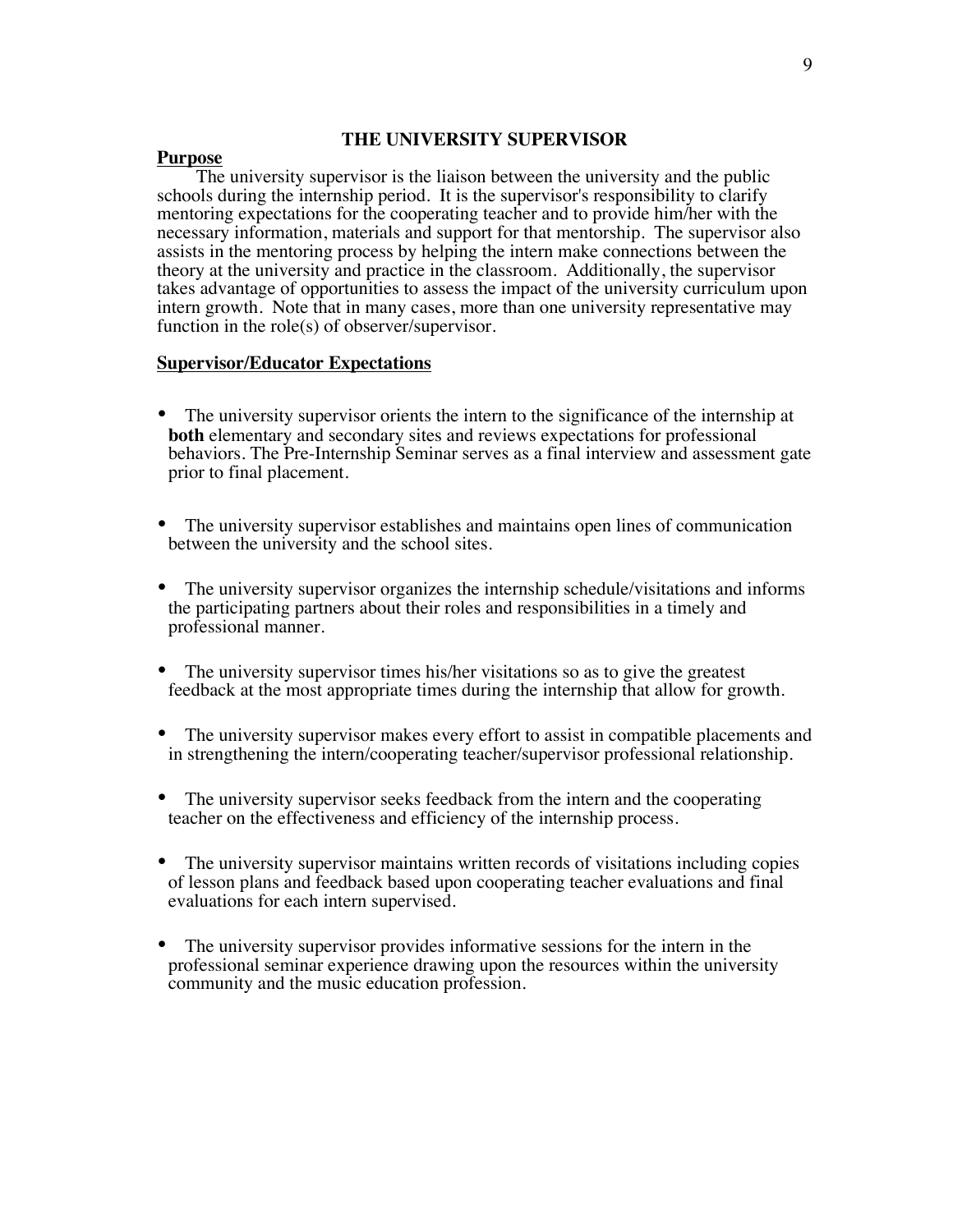#### **Internship Coordination**

The university supervisor encourages early intern identification of desired teaching sites during the semester prior to the internship. Prior to the intern's arrival, the supervisor contacts the cooperating teacher and discusses any questions or concerns they may have at that time.

During the first weeks of the internship, the supervisor makes an initial visit to the teaching; during this initial visit, any remaining questions regarding criteria for evaluation of the internship should be addressed. Subsequent visits for the purpose of observation will be scheduled at appropriate intervals to allow for formative assessment. A typical schedule for visits is two observations for six-week placements and three or four for ten-week placements. The supervisor monitors intern progress via cooperating teacher evaluation forms and individual site visitations, and may adjust the observation schedule as necessary. The supervisor brings closure to the experience and makes sure that the necessary forms are completed and filed.

Supervisor responsibilities do not officially extend to the employment phase. Queries concerning professional placements after the internship experience are most appropriately referred to university career placement services. It is the interns' responsibility to initiate a placement file for employment purposes and to provide potential employers with contact information.

#### **THE PROFESSIONAL SEMINAR**

The professional seminar (at the beginning of the semester, and continuing on one or more scheduled late afternoon meetings throughout the internship) provides a forum for professional orientation, sharing experiences, and problem solving in a positive and collegial atmosphere. Concerns of the interns do influence content, and input by cooperating teachers is also encouraged. In addition, pertinent information regarding licensure and employment is reviewed. Attendance is mandatory and excused only for internship site related obligations that occur at the same time.